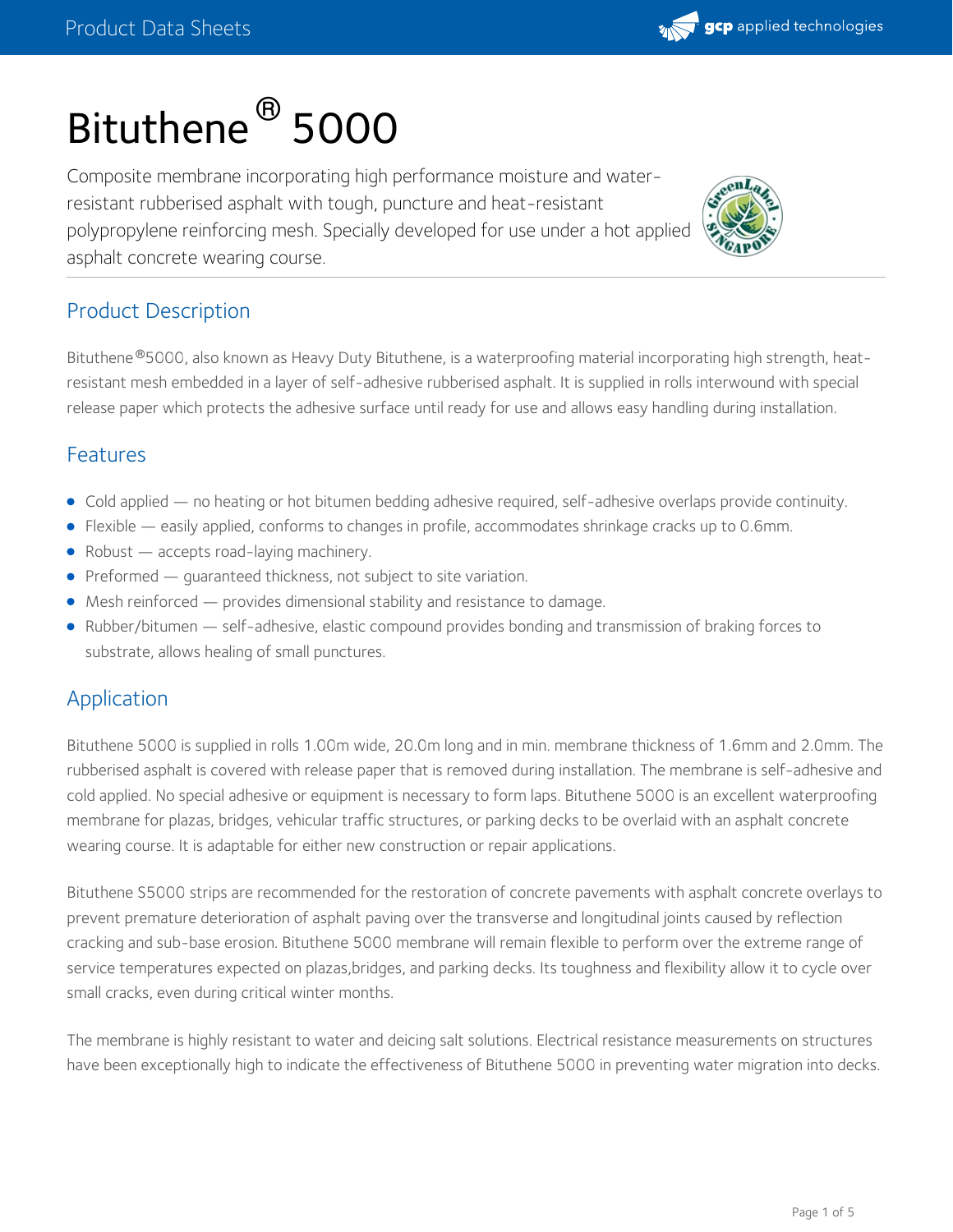

#### Installation

#### Surface Preparation

Smooth, monolithic concrete surfaces are required for proper membrane adhesion. Surfaces must be free of voids, spalled areas, loose aggregates, and sharp protrusions, with no coarse aggregate visible. Broom finishes must not be used. Concrete must be cured and dry before applications of Bituthene 5000.

Clean surface (broom, vacuum cleaner or compressed air) to remove dust, loose stones, and debris.

#### Priming

Apply Primer, Bituthene Primer, to all concrete or masonry surfaces with a lambswool roller (6 ~ 8m<sup>2</sup> per litre). Allow primer to dry one hour or until tack free. Prime only the area which will be covered with membrane in a working day. Areas not covered with membrane in 24 hours must be reprimed.

#### **Temperature**

Apply Bituthene 5000 waterproofing membrane only in fair weather when air and surface temperature are above  $+5^{\circ}$ C.

#### Slab Drainage and Joints

Provide proper pitch to drains and gutters. Bituthene 5000 should be laid from the low point to the high point with the membrane overlapped min. 50mm in shingle fashion. Weep holes or drainage openings should be provided at the structural deck level to drain water which penetrates the asphalt concrete. A 320 mm reinforcing strip of Bituthene 5000 must be applied over nonworking joints or cracks not exceeding 3mm in width before applying the full coverage of membrane. Terminate Bituthene 5000 at expansion joints and seal terminations with Bituthene Mastic at the termination to ensure a tight seal. Steel finger joints or other expansion joints assemblies should be placed to the level of the asphalt concrete overlay.

#### Kerb and Termination Edges

Kerb flashing strips should be applied to a joint just below the height of the asphalt concrete overlay and a minimum of 150 mm on the deck. Then apply the first full sheet as close as possible to the kerb. A fillet should be provided at the kerb and parapets to avoid a sharp break at these points. The fillet material (latex modified cement mortar) should be well adhered to the deck and kerb or parapet. Performed cant strips are not recommended.

## **Performance**

| <b>PROPERTY</b>                  | <b>TYPICAL TEST VALUES</b> | <b>TEST METHOD</b>                |
|----------------------------------|----------------------------|-----------------------------------|
| Thickness*                       | $1.6$ mm or $2$ mm         | $\hspace{1.0cm} - \hspace{1.0cm}$ |
| Tensile Strength - Mesh          | 10N/mm <sup>2</sup>        | ASTM D882                         |
| Elongation - Ultimate Failure of | $>100\%$                   | ASTM D412                         |
| Rubberised Asphalt               |                            |                                   |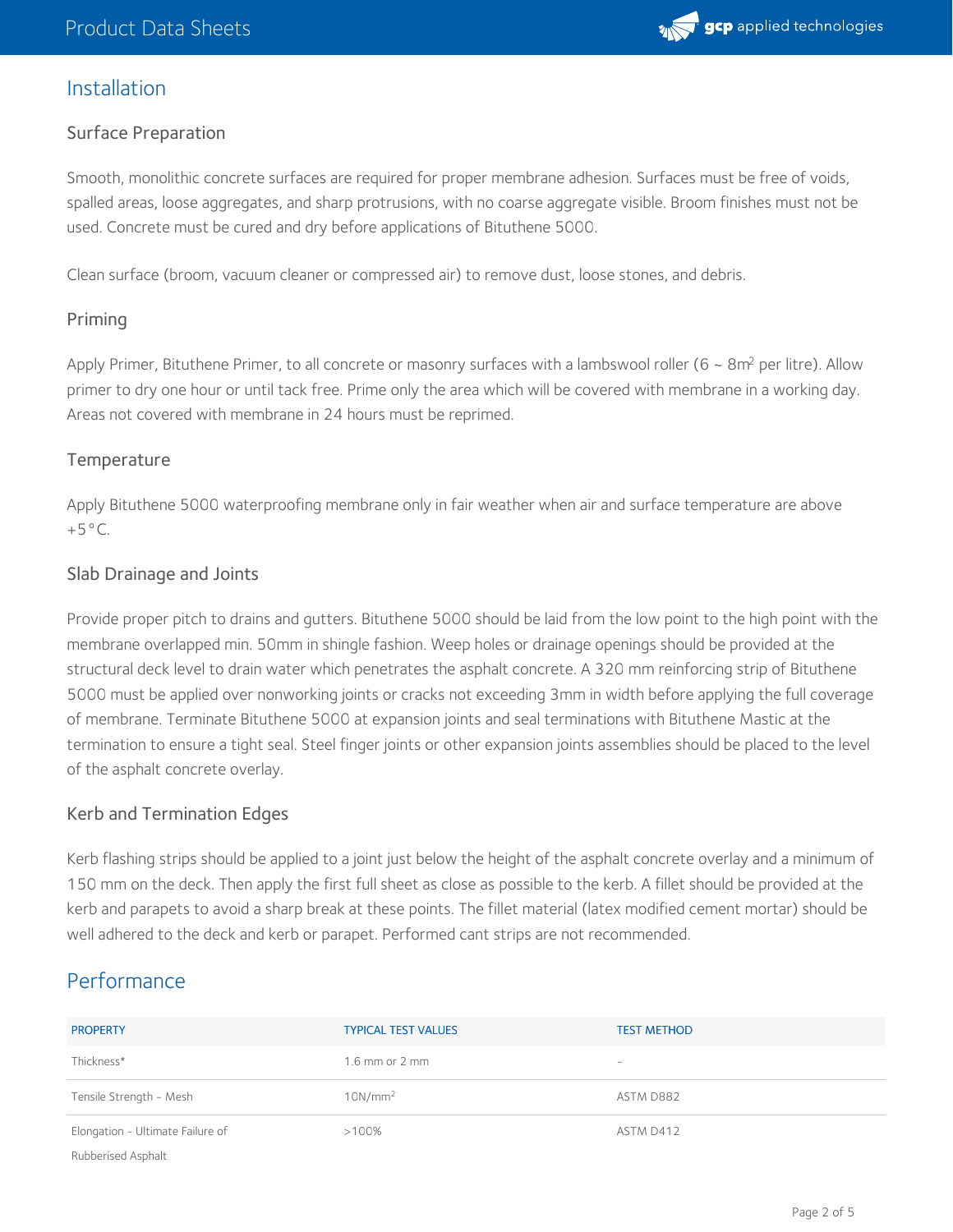

| Pliability at Low Temperature | No damage | ASTM D1970        |
|-------------------------------|-----------|-------------------|
| $(-32^{\circ}C)$              |           |                   |
| Puncture Resistance - Mesh    | >900N     | <b>ASTM E-154</b> |

Typical Test Values may represent average values from samples tested. Test Methods noted may be modified.



# Supply

| Bituthene 5000          | .6mm thick - 1.0m wide x 20.0m long/roll  |  |
|-------------------------|-------------------------------------------|--|
|                         | 2.0mm thick - 1.0m wide x 16.0m long/roll |  |
| Weight                  | Gross weight 40kg                         |  |
| <b>Bituthene Primer</b> | 18L / pail $(6 - 8$ sq m / L)             |  |
| Bituthene Mastic        | 850cc cartridges / 3L cans                |  |

## **Compatibility**

Bituthene 5000 is incompatible with certain fresh tars, pitches, liquid waterproofing, and sealants which contains tars or polysulfide polymer. Avoid direct contact of the adhesive layer of Bituthene 5000 or Bituthene Mastic with such systems.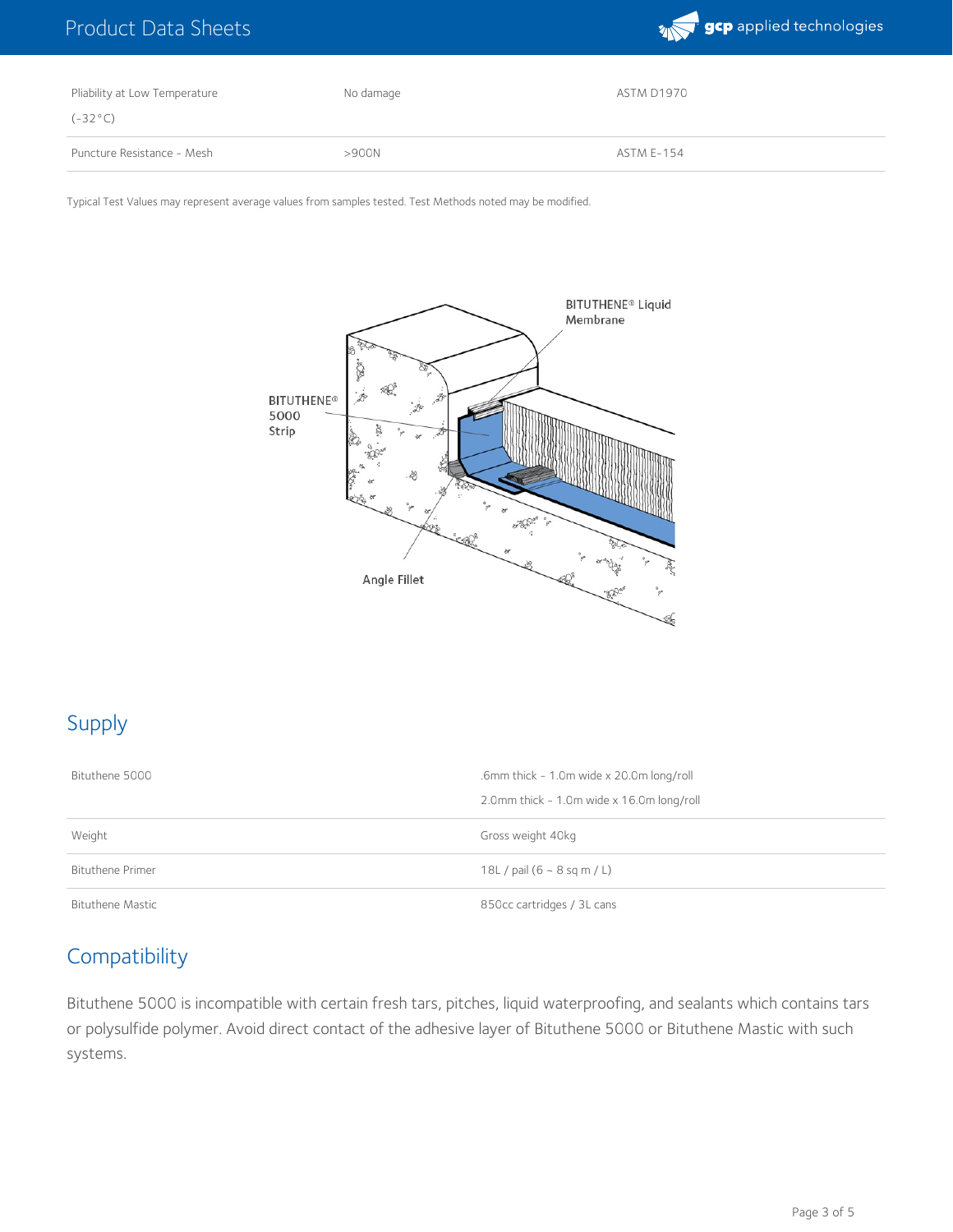

## Paving

The asphalt concrete overlay should be placed as soon as possible after application of Bituthene 5000, or Bituthene S5000. A minimum of 50 mm compacted overlay is recommended. The preferred asphalt concrete temperature in the paving machine hopper is 140°C to 160°C. Preformed protection courses such as roofing felts or asphaltic hardboard are not recommended. Paving must not be started following rain until the membrane surface is dry. Only asphalt concrete delivery equipment should be permitted on the membrane prior to placement of the asphalt concrete.

Flat tracked or pneumatic tire equipment may be used. In the event of skidding of the pneumatic tire machine during warm weather, broadcast a very small amount of fine sand or cement in the tire paths. Excess use of cement or sand could prevent adhesion of the asphalt concrete. Pavers should avoid stopping with a full hopper or build up of material in the auger. If a stop is necessary, use extreme care in restarting. Paver screeds should be preheated, but burners should not be on during paving.

#### **Precautions**

Care should be taken to minimise the possibility of pavement shoving on heavy traffic structures with more than a 4% grade. Bituthene S5000 strips over joints in T beam structures will not provide complete waterproofing. For such structures, 320mm strips, followed by membrane coverage over the entire surface are required to provide a complete waterproofing system.

## Health and Safety

Refer to relevant Material Health and Safety data sheets.

## Quality Assurance

GCP Applied Technologies is certified to ISO 9002 by TUV SUD PSB Pte Ltd..

## Specification

All areas so designated shall be waterproofed with a minimum 1.6mm or 2.0mm thick self-adhering membrane of rubberised asphalt integrally bonded to polypropylene mesh (Bituthene 5000 manufactured by GCP Applied Technologies). Bituthene 5000 set pre-formed self-adhesive membrane shall be laid onto smooth concrete primed with Primer B1 and with minimum overlaps of 50 mm. Bituthene 5000 must be laid strictly in accordance with Manufacturers instructions and supplied by GCP Applied Technologies. For further information, contact your local GCP representative.

## Technical Services

For assistance with working drawings for projects and additional technical advice, please contact GCP Applied Technologies.